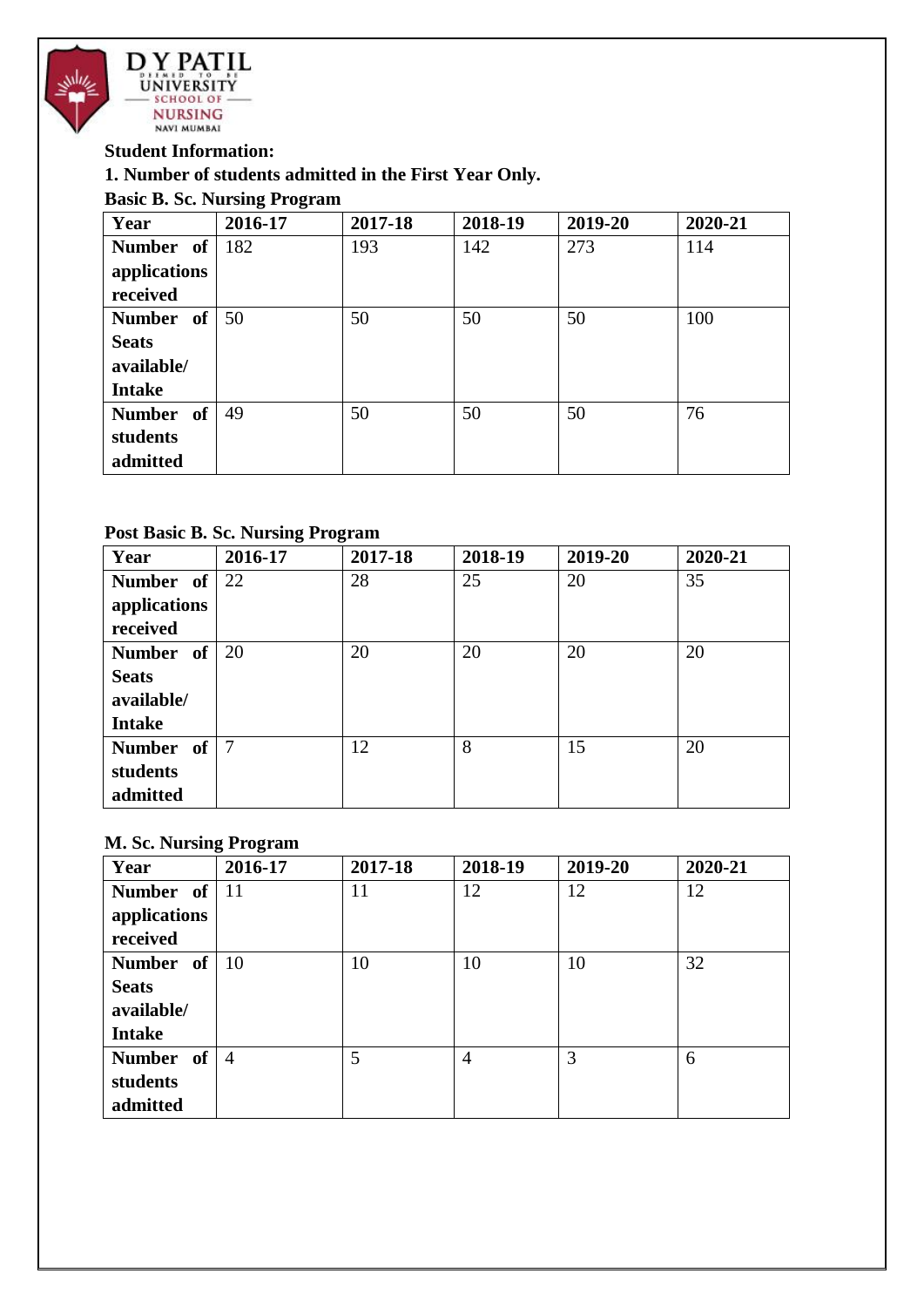| PH.D           |         |           |           |           |           |
|----------------|---------|-----------|-----------|-----------|-----------|
| Year           | 2016-17 | 2017-18   | 2018-19   | 2019-20   | 2020-21   |
| Number of      |         |           |           |           |           |
| applications   |         |           |           |           |           |
| received       |         |           |           |           |           |
| Number of   NA |         | <b>NA</b> | <b>NA</b> | <b>NA</b> | <b>NA</b> |
| <b>Seats</b>   |         |           |           |           |           |
| available/     |         |           |           |           |           |
| <b>Intake</b>  |         |           |           |           |           |
| Number of      | 2       | 6         | 8         | 8         | 6         |
| students       |         |           |           |           |           |
| admitted       |         |           |           |           |           |

# **2.Number of students Class wise during the last five years**

| Year                             | 2016-17        | 2017-18        | 2018-19        | 2019-20        | 2020-21 |  |  |  |
|----------------------------------|----------------|----------------|----------------|----------------|---------|--|--|--|
| <b>Basic B. Sc. Nursing</b>      |                |                |                |                |         |  |  |  |
| I year                           | 49             | 50             | 50             | 50             | 76      |  |  |  |
| II year                          | 43             | 47             | 50             | 50             | 50      |  |  |  |
| <b>III</b> year                  | 47             | 43             | 47             | 49             | 50      |  |  |  |
| <b>IV Year</b>                   | 26             | 47             | 43             | 47             | 49      |  |  |  |
| <b>Post Basic B. Sc. Nursing</b> |                |                |                |                |         |  |  |  |
| I year                           |                | 12             | 8              | 15             | 20      |  |  |  |
| II year                          | 5              | $\overline{7}$ | 12             | 7              | 15      |  |  |  |
| M. Sc. Nursing                   |                |                |                |                |         |  |  |  |
| I year                           | $\overline{4}$ | 3              | $\overline{4}$ | 3              | 6       |  |  |  |
| II year                          | $\overline{4}$ | 4              | 3              | $\overline{A}$ | 3       |  |  |  |
| <b>Total</b>                     | 185            | 213            | 217            | 225            | 269     |  |  |  |

#### **Other State**

| Year                             | 2016-17        | 2017-18        | 2018-19        | 2019-20  | 2020-21        |  |  |  |
|----------------------------------|----------------|----------------|----------------|----------|----------------|--|--|--|
| <b>Basic B. Sc. Nursing</b>      |                |                |                |          |                |  |  |  |
| I year                           | 13             | 14             | 5              | 17       | 13             |  |  |  |
| II year                          | $\overline{4}$ | 13             | 14             | 5        | 17             |  |  |  |
| <b>III</b> year                  | 9              | 4              | 13             | 14       |                |  |  |  |
| <b>IV Year</b>                   | 5              | 9              | $\overline{4}$ | 13       | 14             |  |  |  |
| <b>Post Basic B. Sc. Nursing</b> |                |                |                |          |                |  |  |  |
| I year                           |                | $\overline{4}$ | 3              | $\Omega$ | $\theta$       |  |  |  |
| II year                          | $\Omega$       | $\theta$       | 4              |          | $\overline{0}$ |  |  |  |
| M. Sc. Nursing                   |                |                |                |          |                |  |  |  |
| I year                           |                |                | $\theta$       |          | $\overline{4}$ |  |  |  |
| II year                          | $\Omega$       |                |                | 2        | $\overline{0}$ |  |  |  |
| <b>Total</b>                     | 35             | 49             | 46             | 54       | 56             |  |  |  |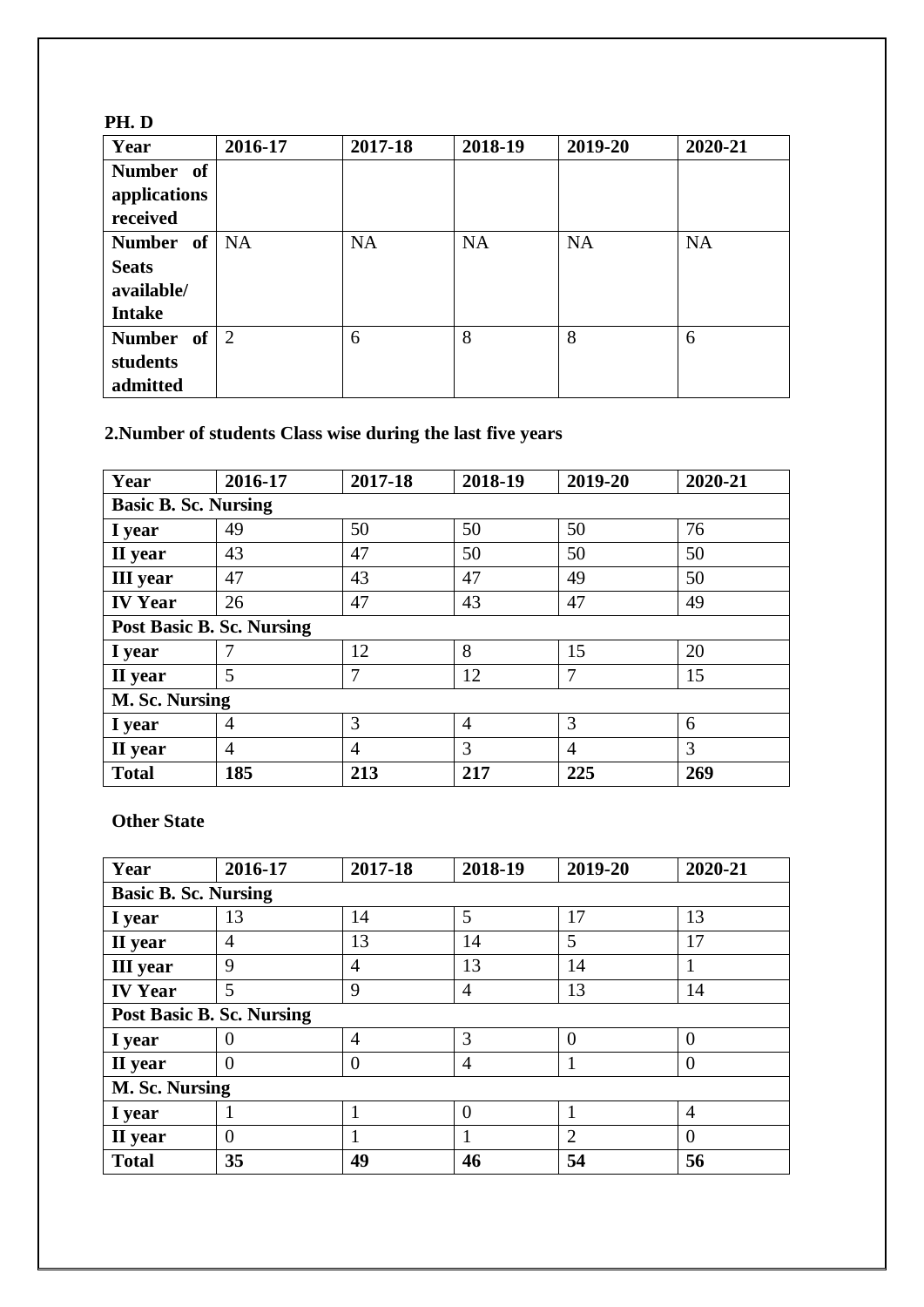| Year                      | 2016-17        | 2017-18          | 2018-19        | 2019-20        | 2020-21        |  |  |
|---------------------------|----------------|------------------|----------------|----------------|----------------|--|--|
| Basic B. Sc.              |                |                  |                |                |                |  |  |
| <b>Nursing</b>            |                |                  |                |                |                |  |  |
| I year                    | $\overline{2}$ | $\overline{2}$   | $\overline{0}$ | $\overline{0}$ | $\overline{0}$ |  |  |
| II year                   | $\overline{0}$ | $\overline{2}$   | $\overline{2}$ | $\theta$       | $\overline{0}$ |  |  |
| <b>III</b> year           | $\theta$       | $\overline{0}$   | $\overline{2}$ | $\overline{2}$ | $\theta$       |  |  |
| <b>IV Year</b>            | $\Omega$       | $\Omega$         | $\theta$       | $\overline{2}$ | $\overline{2}$ |  |  |
| Post Basic B. Sc. Nursing |                |                  |                |                |                |  |  |
| I year                    | $\mathbf{0}$   | $\Omega$         | $\theta$       | $\theta$       | $\Omega$       |  |  |
| II year                   | $\Omega$       | $\theta$         | $\theta$       | $\overline{0}$ | $\theta$       |  |  |
| M. Sc. Nursing            |                |                  |                |                |                |  |  |
| I year                    | $\theta$       | $\theta$         | $\theta$       | $\theta$       | $\theta$       |  |  |
| II year                   | $\Omega$       | $\theta$         | $\overline{0}$ | $\overline{0}$ | $\theta$       |  |  |
| <b>Total</b>              | $\overline{2}$ | $\boldsymbol{4}$ | 4              | 4              | $\overline{2}$ |  |  |

#### **Other Country**

## **Number of graduated students' year-wise during the last five years**

| Year          | 2016-17 | 2017-18 | 2018-19 | 2019-20 | 2020-21                |
|---------------|---------|---------|---------|---------|------------------------|
| <b>Number</b> | 35      | 53      | 53      | 58      | 42 Basic B. Sc.        |
|               |         |         |         |         | Nursing                |
|               |         |         |         |         | Graduated              |
|               |         |         |         |         | <b>B. B.</b> Sc.<br>P. |
|               |         |         |         |         | Nursing $& M.$ Sc      |
|               |         |         |         |         | Nursing Results        |
|               |         |         |         |         | awaited                |

#### **Examination-**

### **Examination end date and result date**

| Year                             | 2016-17    | 2017-18    | 2018-19    | 2019-20          | 2020-21          |  |  |  |  |
|----------------------------------|------------|------------|------------|------------------|------------------|--|--|--|--|
| <b>Basic B. Sc. Nursing</b>      |            |            |            |                  |                  |  |  |  |  |
| end<br>Exam                      | 25-05-2016 | 31-05-2017 | 12-06-2018 | 29-09-2020       | $07 - 10 - 2021$ |  |  |  |  |
| date                             |            |            |            |                  |                  |  |  |  |  |
| <b>Result Date</b>               | 08-03-2016 | 29-07-2017 | 20-08-2018 | $21 - 11 - 2020$ | $02 - 12 - 2021$ |  |  |  |  |
| <b>Post Basic B. Sc. Nursing</b> |            |            |            |                  |                  |  |  |  |  |
| end<br>Exam                      | 23-05-2016 | 31-05-2017 | 09-04-2018 | 30-09-2020       | $04 - 10 - 2021$ |  |  |  |  |
| date                             |            |            |            |                  |                  |  |  |  |  |
| <b>Result Date</b>               | 08-09-2016 | 29-07-2017 | 16-11-2018 | 28-12-2020       | 18-12-2021       |  |  |  |  |
| M. Sc. Nursing                   |            |            |            |                  |                  |  |  |  |  |
| Exam<br>end                      | 18-05-2016 | 24-05-2017 | 31-08-2018 | $11 - 11 - 2020$ | 14-10-2021       |  |  |  |  |
| date                             |            |            |            |                  |                  |  |  |  |  |
| <b>Result Date</b>               | 08-06-2015 | 29-07-2017 | 16-11-2018 | $02 - 04 - 2021$ | 15-12-2021       |  |  |  |  |